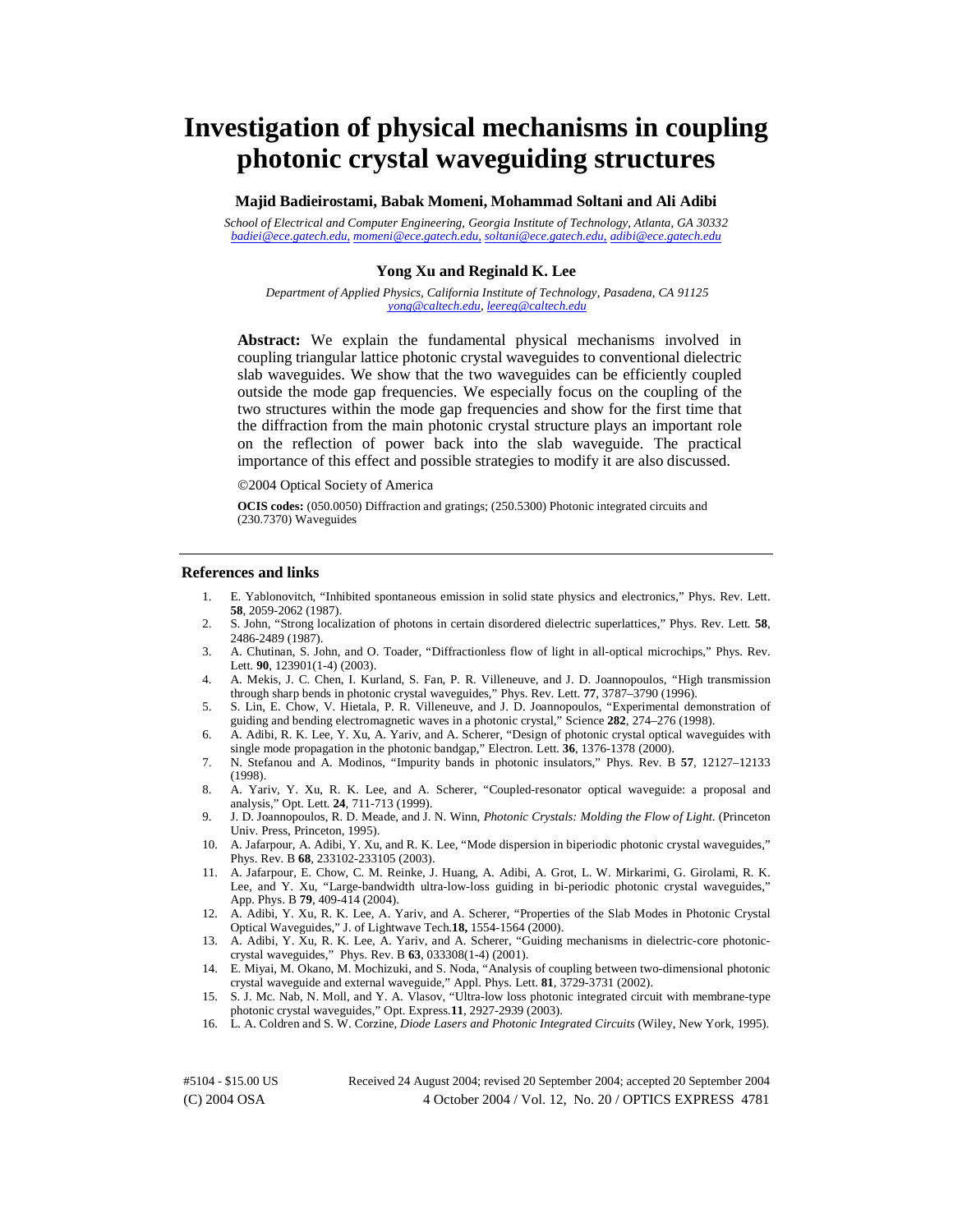- 17. K. S. Yee, "Numerical solution of initial boundary value problems involving Maxwell's equations in isotropic media," IEEE Trans. Antennas Propagat*.* **AP-14**, 302–307 (1966).
- 18. J. P. Berenger, "A perfectly matched layer for the absorption of electromagnetic waves," J. Comput. Phys*.* **114**, 185–200 (1994).
- 19. C. T. Chan, Q. L. Yu, and K. M. Ho, "Order-N spectral method for electromagnetic-waves," Phys. Rev. B **51**, 16 635–16642 (1995).
- 20. A. Adibi, Y. Xu, R. K. Lee, M. Loncar, A. Yariv, and A. Scherer, "Role of distributed Bragg reflection in photonic-crystal optical waveguides," Phys. Rev. B **64**, 041102(1-4) (2001).
- 21. M. Qiu, K. Azizi, A. Karlsson, M. Swillo, and B. Jaskorzynska, "Numerical studies of mode gaps and coupling efficiency for line-defect waveguides in two-dimensional photonic crystals," Phys. Rev. B **64**, 155113(1-5) 2001.
- 22. T. K. Gaylord, and M. G. Moharam, "Analysis and Applications of Optical Diffraction by Gratings," Proceedings of the IEEE **73**, 894-937 (1985).
- 23. T. Tamir, *Guided-wave optoelectronics* (Springer-Verlag, New York 1990).

#### **1. Introduction**

Photonic crystals (PCs) [1,2] are novel optical structures with periodic variation of permittivity in space. Multiple scattering of electromagnetic waves from these periodic structures can result in the existence of a photonic bandgap (PBG), i.e., a range of frequency with no allowed electromagnetic modes. Ultrasmall optical devices such as cavities, waveguides, couplers, and lasers can be formed by adding defects to a perfect PC. Thus, PCs are attractive candidates for developing optical integrated circuits [3]. Photonic crystal waveguides (PCWs) [4,5] are essential parts of such integrated structures for providing lowloss large-bandwidth connectivity between different optical devices. The PCs that are suitable for planar integrated optics are in the form of a lattice of circular holes in a dielectric material such as Si or GaAs. A conventional PCW in such structures is formed by adding a line defect in the form of either a line of removed holes [6] or a linear chain of coupled cavities (i.e., a line of holes with modified radius) [7,8]. The former is more widely used in integrated optics applications and will be used throughout this paper.

Among all PCs, triangular lattice of air holes in a dielectric material is the most suitable structure for integrated optics applications due to its large PBG [9]. Conventional PCWs (formed by removing one row of holes) in these PC structures usually have two modes in the PBG [6]. Single mode PCWs were demonstrated by increasing the size of air holes in two rows of the structure next to the line defect [6]. Such single mode structures are necessary to avoid undesired signal distortion in PCWs. Furthermore, a new type of PCWs (named biperiodic PCWs) has been recently proposed to increase the low-loss guiding bandwidth and to reduce group velocity dispersion [10,11].

In addition to designing optimal single mode PCWs, efficient coupling of light into and out of these PCWs (and in general into all PC structures) is essential for designing practical PC integrated circuits. Using two tapered dielectric ridge waveguides that are coupled to PCWs in the input and output of the structure was proposed [12,13,14], and experimentally demonstrated [11,15]. It was shown that due to similarity between the mode patterns of a PCW and a slab (or ridge) waveguide with similar slab thickness, the two waveguides can be efficiently coupled over a large bandwidth [12]. The PCW used in the first demonstration of this idea had a reduced slab thickness to achieve single mode guiding [12], which makes it difficult to bend. More recent demonstrations of this coupling rely on conventional PCWs [14]. In this paper, we use the proposed single-mode PCWs discussed in Ref. [6].

In addition to coupling light into and out of PC structures, the study of coupling between a dielectric slab waveguide and a PCW is important for switching applications in which the incident light from a slab waveguide is either efficiently coupled into a PCW or efficiently reflected from it depending on the incident wavelength and/or the permittivity of the material inside the holes. Almost all previous reports on coupling slab waveguides and PCWs have focused only on transmission properties. However, for more novel applications like switching, reflection properties are as important.

(C) 2004 OSA 4 October 2004 / Vol. 12, No. 20 / OPTICS EXPRESS 4782 #5104 - \$15.00 US Received 24 August 2004; revised 20 September 2004; accepted 20 September 2004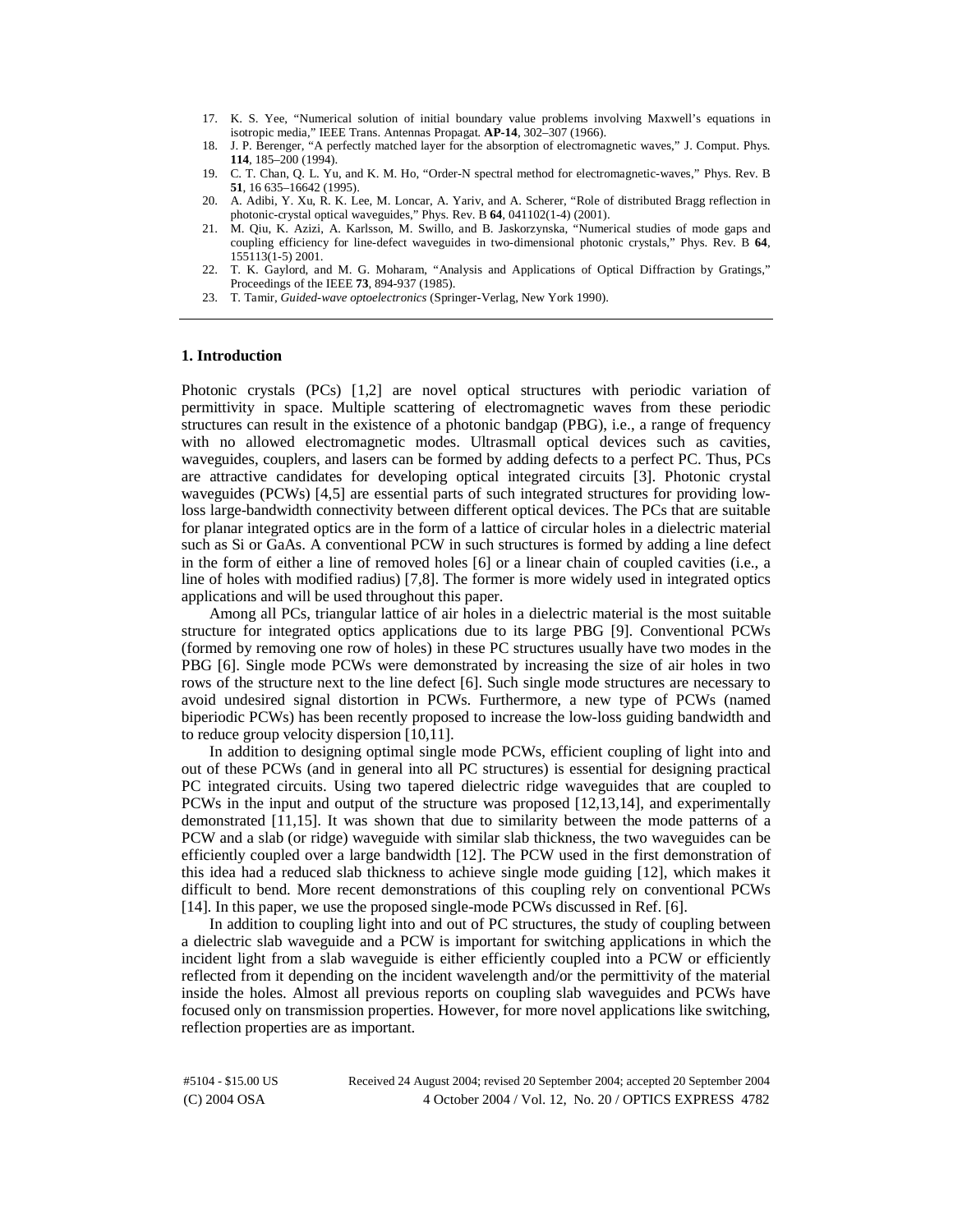In this paper, we consider both transmission and reflection properties of the coupling between a slab waveguide and the single-mode PCW in the triangular lattice of air holes in Si. We explain all observed features based on fundamental physical mechanisms. The details of our simulations are summarized in Section 2. Transmission and reflection properties are summarized in Section 3. Major features of these coupled structures are explained in Section 4, and conclusions are made in Section 5.

# **2. Simulations**

The main structure that we investigate in this paper is shown in Fig. 1. It consists of a dielectric slab waveguide coupled to a planar two-dimensional (2D) PCW. The thicknesses of the middle slabs of both waveguides are the same (represented by *d* in Fig. 1). The lattice constant of the photonic crystal is represented by *a* and the radius of the air holes is  $r = 0.3a$ unless otherwise stated. The effective permittivity of the dielectric material used for the core of the slab waveguide and PCW is  $\varepsilon$ =7.9. Note that the dielectric material is Si with  $\varepsilon$ =11.4. However, in order to take the effect of the finite out-of-plane thickness of the planar structure (in the z-direction in Fig. 1) into account, we calculated the effective index of  $\varepsilon$ =7.9 using the method described in Ref. [16]. The polarization of the electromagnetic beams is TM (magnetic field normal to the plane of periodicity, i.e., in z direction in Fig. 1) throughout this paper due to the existence of a large PBG for this polarization. Also for having a single mode PCW we increased the radius of the air holes next to the guiding region from *r*=0.3*a* to *r*'=0.4*a* as described in Ref. [6]. To analyze transmission and reflection properties of this structure we used a computer code based on the two-dimensional finite difference time domain (2D-FDTD) method [17] and put perfectly matched layers (PML) [18] around the structures at all boundaries. In our calculations, the speed of light (*c*) is normalized to 1, and all spatial dimensions are in the units of FDTD calculation cells. To calculate the dispersion diagram of the guided modes of the PCW, we analyzed one period of the structure in the guiding direction and used enough layers of PC in the perpendicular direction as shown in Fig. 2(a). The dispersion diagram of the guided modes are then calculated using the order-N spectral technique [19] implemented using 2D-FDTD method with Bloch boundary condition in the guiding direction (i.e., x in Fig. 2(a)) and PML in the perpendicular direction (i.e., y direction in Fig.  $2(a)$ ). Further details of our simulations are described in Ref. [12].

To calculate the power transmission spectrum from the slab waveguide to the PCW, we used a pulsed Huygens source to excite the fundamental TM mode in the slab waveguide at  $x=x_0$  in Fig. 1. We calculated the spectrum of the power transmitted through the PCW by taking the Fourier transform of the fields and then integrating the Poynting vector over a surface of 60 calculation cells centered at the middle of the PCW at  $x=x_1$  in Fig. 1. The power transmission coefficient is then calculated as the ratio of the transmitted power to the incident power. Also for the calculation of reflection spectrum, we put another surface of calculation cells with the same size centered in the middle of the slab waveguide before the Huygens source at  $x=x_2$  in Fig. 1. The power reflection coefficient is calculated as the ratio of the reflected power to the incident power.

.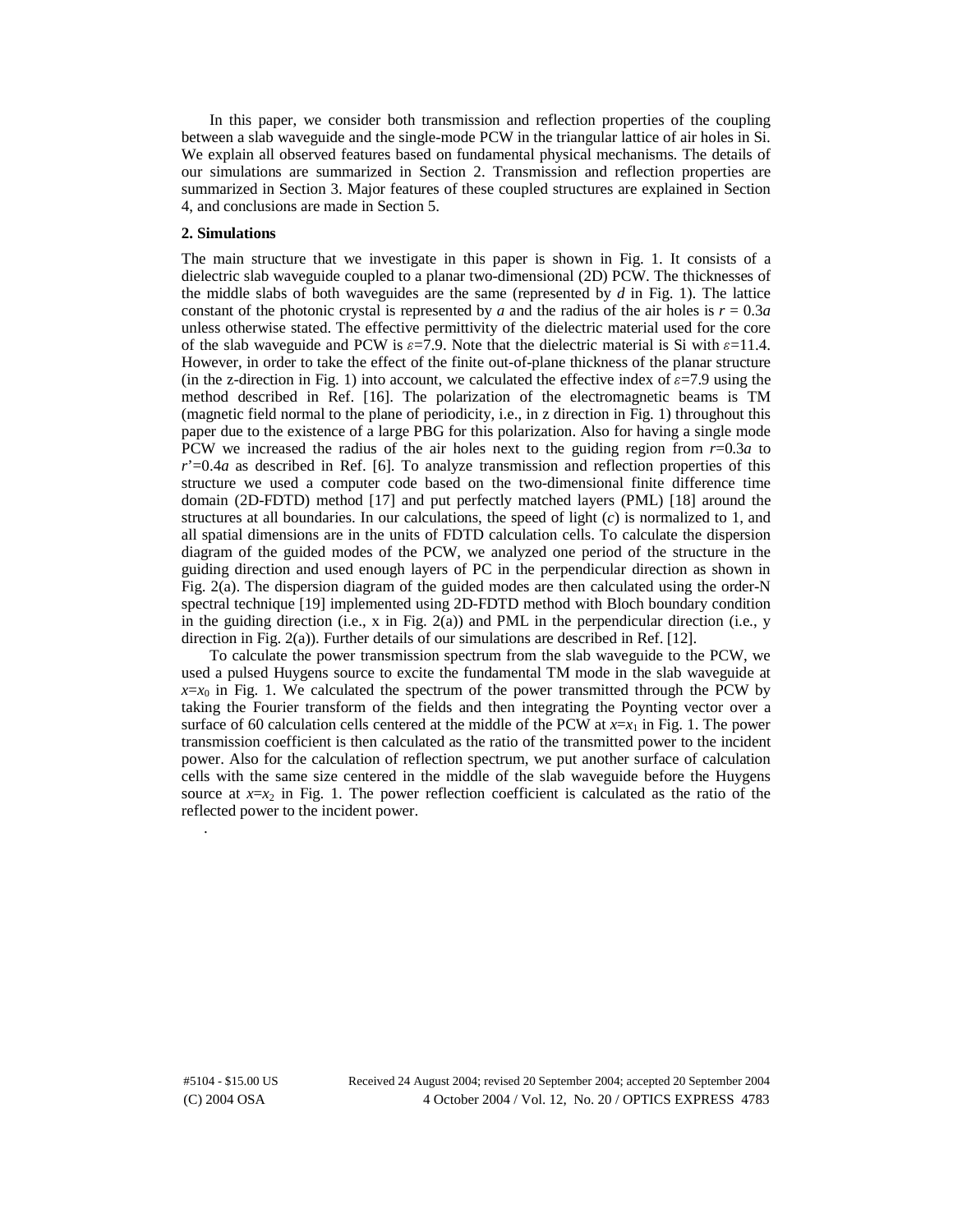

Fig. 1. Coupling of a slab waveguide to a triangular lattice PCW. The PCW is made by removing one row of air holes from a perfect PC. The thicknesses of both waveguides are the same and are equal to  $d=27$  calculation cells. The PC lattice constant is  $a=24$ , and the radius of the air holes is  $r=0.3a$ . For designing single mode waveguide we increased the radii of the air holes next to the guiding region to  $\vec{r}$  =0.4*a*. The permittivity of dielectric used for the core of the slab waveguide and PCW is 7.9. Perfectly matched layers are used around the structure.

# **3. Theoretical results**

Figure 2(a) shows one period of the PCW described in section 2. Magnetic field pattern of the fundamental even mode of this PCW at the normalized frequency  $a/\lambda = 0.31$  is also shown in Fig. 2(b) It is Fig. 2(a). The dispersion diagram of the first two guided TM modes is shown in Fig. 2(b). It is clear from Fig. 2(b) that the odd mode is out of the PBG, thus, the PCW can be used for single–mode operation in the PBG. Note also that the fundamental even mode does not cover the entire PBG. The dispersion diagram of this mode is flattened in the middle of the PBG (around  $a/\lambda$ =0.295) due to the distributed Bragg reflection (DBR) in the guiding direction of the PCW [20] the PCW [20].

The frequency range of  $0.266 \le a/\lambda \le 0.295$  inside the PBG for which no guided mode mode s is referred to as the mode gap [21] throughout this paper. While a guided mode with exists is referred to as the mode gap [21] throughout this paper. While a guided mode with linear dispersion over a large bandwidth is desired for integrated optics applications, the existence (and especially the dynamic modification) of the mode gap is useful for switching applications. Also note that the magnetic field pattern of the fundamental TM even mode of the PCW is similar to that of the same mode in a slab waveguide with similar thickness. Thus, we expect to have good coupling between the two waveguides outside the mode gap.

To investigate the transmission and reflection properties of the coupling structure in Fig. 1, we placed a Huygens source at  $x=x_0=40$  and calculated the power transmission and reflection coefficients at different frequencies (as described in section 2) at  $x=x_1=450$  and  $x=x_2=20$ , respectively. The power transmission and reflection spectra are shown in Fig. 3(a). It is clear from Fig. 3(a) that the coupling between the two waveguides is very efficient outside the mode gap (or in the linear dispersion regime of the PCW). The small drop in the transmission around  $a/\lambda = 0.343$  is due to the excitation of the odd mode of the PCW caused by the small asymmetry in the FDTD-simulated structure. The width of this din is equal to the the small asymmetry in the FDTD-simulated structure. The width of this dip is equal to the frequency extent of the odd mode. Note that the odd mode for PCW studied in this paper exists at frequencies outside the PBG and thus, it is lossy. This efficient coupling is similar to what reported before for other types of PCWs and the result of similar properties of the fundamental guided modes of the two waveguides [12].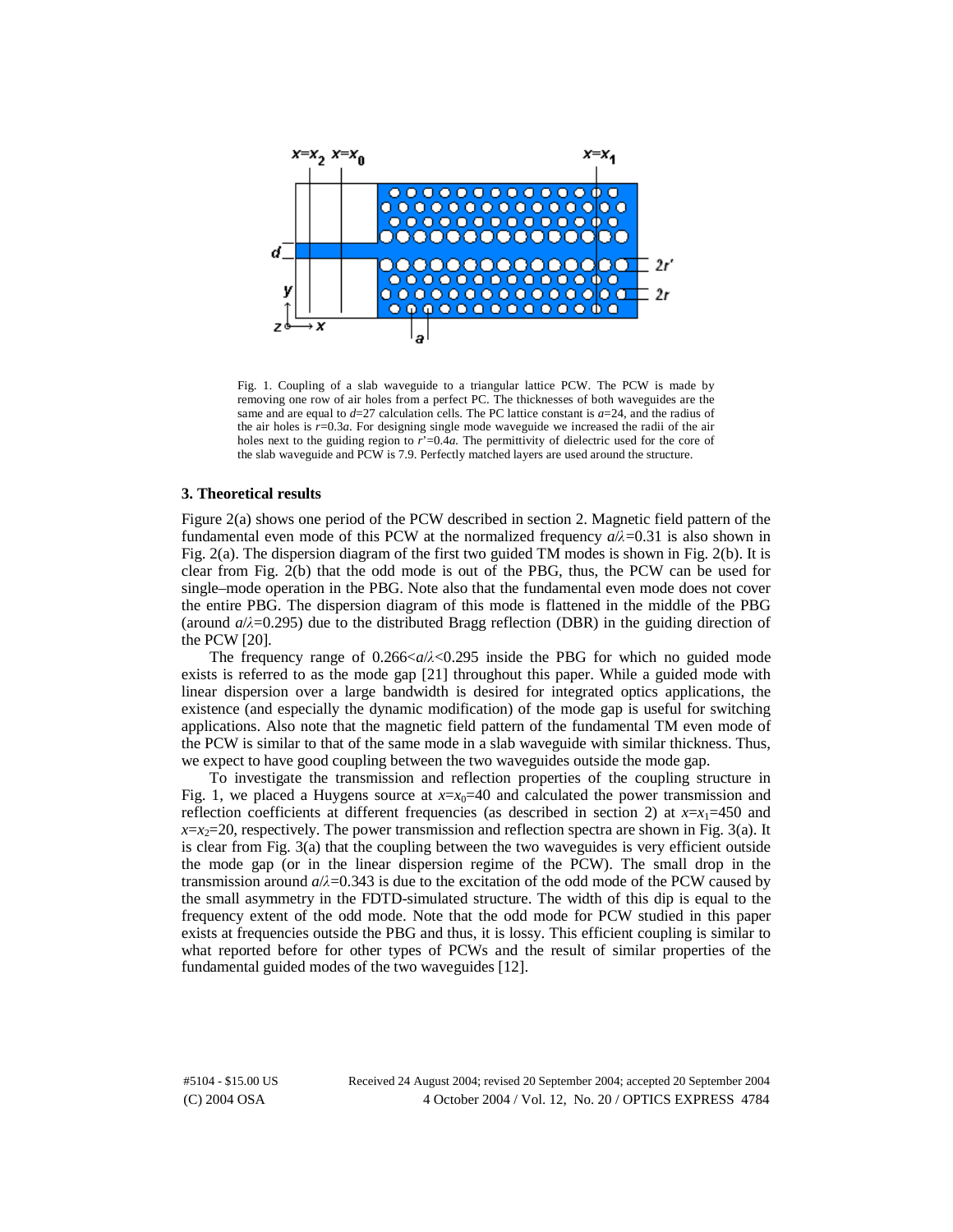

Fig. 2. (a) One period of the PCW with the magnetic field pattern of the fundamental even TM mode. (b) Dispersion diagram of the first two TM modes of the PCW in part (a). The odd mode exists outside the PBG and only the even mode remains inside the bandgap. The mode gap corresponds to the frequencies within the PBG with no allowed guided mode.

Despite extensive investigation of the efficient coupling between slab waveguides and PCWs outside the mode gap [21], the reflection properties of these structures (especially inside the mode gap) have not been investigated in detail. One might expect to get close to 100% reflection of power back into the slab waveguide in the mode gap since the PCW structure does not have any mode in the mode gap. However, the reflection spectrum in Fig. 3(a) shows a different behavior, i.e., only a small portion of the incident power is reflected back into the slab waveguide. This phenomenon is highly undesirable in switching applications resulting in a considerable loss of power.

To investigate the reason for the small reflection coefficient outside the mode gap, we calculated the field pattern in the structure (Fig. 1) when excited by a CW beam at a single normalized frequency  $(a/\lambda=0.28)$  inside the mode gap. The result is shown in Fig. 3(b). It is clear that the beam does not propagate in the PCW and a large portion of the incident power clear that the beam does not propagate in the PCW, and a large portion of the incident power is diffracted in the air above the dielectric slab and is absorbed by the PMLs. The fundamental physical reason for this behavior is discussed in section 4.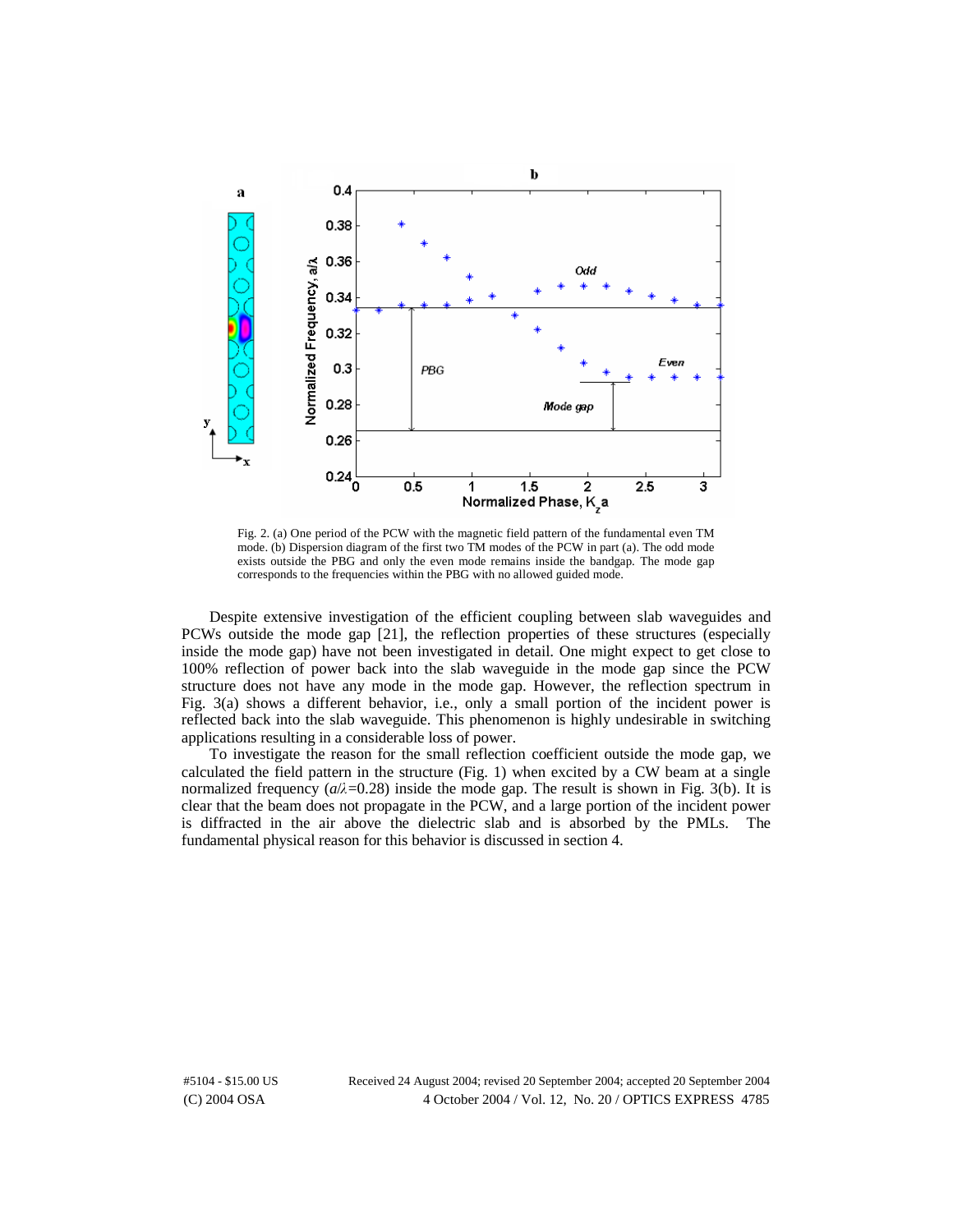

Fig. 3 (a) The transmission and reflection spectra of the power coupled from the slab waveguide to the PCW. A TM Huygens source is placed at  $x=x_0=40$  and the transmitted and reflected powers at different frequencies are calculated at  $x=x_1=450$  and  $x=x_2=20$ , respectively. Note that reflection coefficient within the mode gap is less than 100%. (b) The magnetic field profile at the normalized frequency  $a/\lambda = 0.28$  inside the mode gap. The diffraction of power into the air above and below the dielectric slab is clear.

#### **4. Discussion**

The PC structure has no propagating electromagnetic mode inside the mode gap. Thus, only the first few periods of the structure in the guiding direction (i.e., x in Fig. 3(b)) contribute to the reflection and/or diffraction of the incident beam. Since the defect line (or the PCW) has no guided mode in the mode gap, we expect that the PCW structure acts similarly to a perfect PC structure at these frequencies. To investigate this hypothesis, we studied the properties of a slab waveguide coupled to a perfect PC structure shown in Fig. 4. We placed a CW TM Huygens source with normalized frequency  $(a/\lambda=0.28)$  at  $x=x_0=40$  and monitored the magnetic field everywhere above the slab waveguide (in the air region) for both the coupled magnetic field everywhere above the slab waveguide (in the air region) for both the coupled PCW structure (Fig. 1) and the coupled PC structure (Fig. 4). We then calculated the 2D spatial Fourier transform of these fields to obtain their plane-wave spectra. The results for the PCW structure and the PC structure are shown in Fig. 5(a) and 5(b), respectively. The similarity between the plane-wave spectra of the diffracted beams of the two structures is clear from Fig. 5. Most importantly, the strongest diffracted component occurs at  $(k_x=0.0687,$  $k_y$ =0.0192) for both structures. Note that similar results hold for the air region below the slab

(C) 2004 OSA 4 October 2004 / Vol. 12, No. 20 / OPTICS EXPRESS 4786 #5104 - \$15.00 US Received 24 August 2004; revised 20 September 2004; accepted 20 September 2004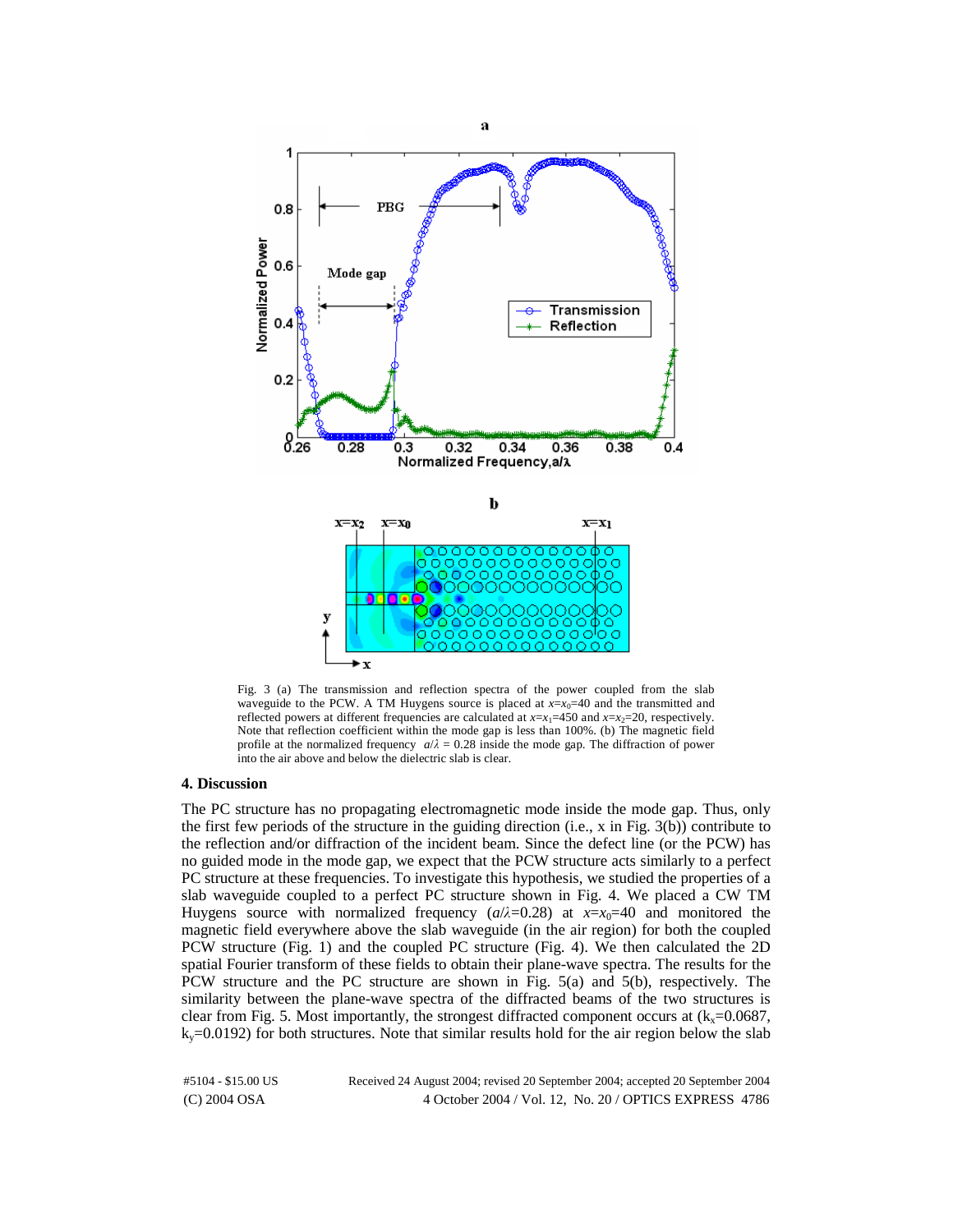waveguide due to the symmetry of the structure. The maximum diffraction components correspond to diffraction angles of  $\pm 15.9^\circ$  with respect to the x-axis. Thus, the results shown in Fig. 5 confirm that the performance of the PCW structure in Fig. 1 inside the mode gap is primarily due to the PC structure and the line defect has a minor role. The diffraction from the periodic PC structure results in the low reflection of power back into the slab waveguide. In order to avoid this diffraction, the general properties of the PC structure at the boundary must be modified.



Fig. 4. A slab waveguide coupled to a perfect PC structure with r=0.3a (and a=24). Different diffracted orders are shown in the figure. Other properties of the structure are similar to those summarized in the captions of Fig. 1.

Since the PC structure in Fig. 4 is periodic, we can use an approximate technique based on grating diffraction to estimate its diffraction properties. In this approximation, the PC structure is considered as a 2D grating. The incident signal from the slab waveguide is expanded as a series of plane-wave components (using 2D spatial Fourier transformation) and the diffraction of each component is analyzed using coupled-wave theory [22]. The individual diffracted components are then added together to obtain the final diffracted beam. For the analysis of the diffracted beam, we assume the region on the left side of the boundary between the PC structure and the slab waveguide to be air. Furthermore, we approximate the incident field of the fundamental magnetic mode  $(TM_0)$  of the slab waveguide by the superposition of two plane waves with incident angles of  $\pm 48.8^{\circ}$  with respect to x-axis as shown in Fig. 6(a). We calculated the incident angles by numerically solving the dispersion equation of the slab waveguide for the fundamental TM guided mode [23]. The variation of the relative strength of different diffraction orders with the incident angle is shown in Fig. 6(b).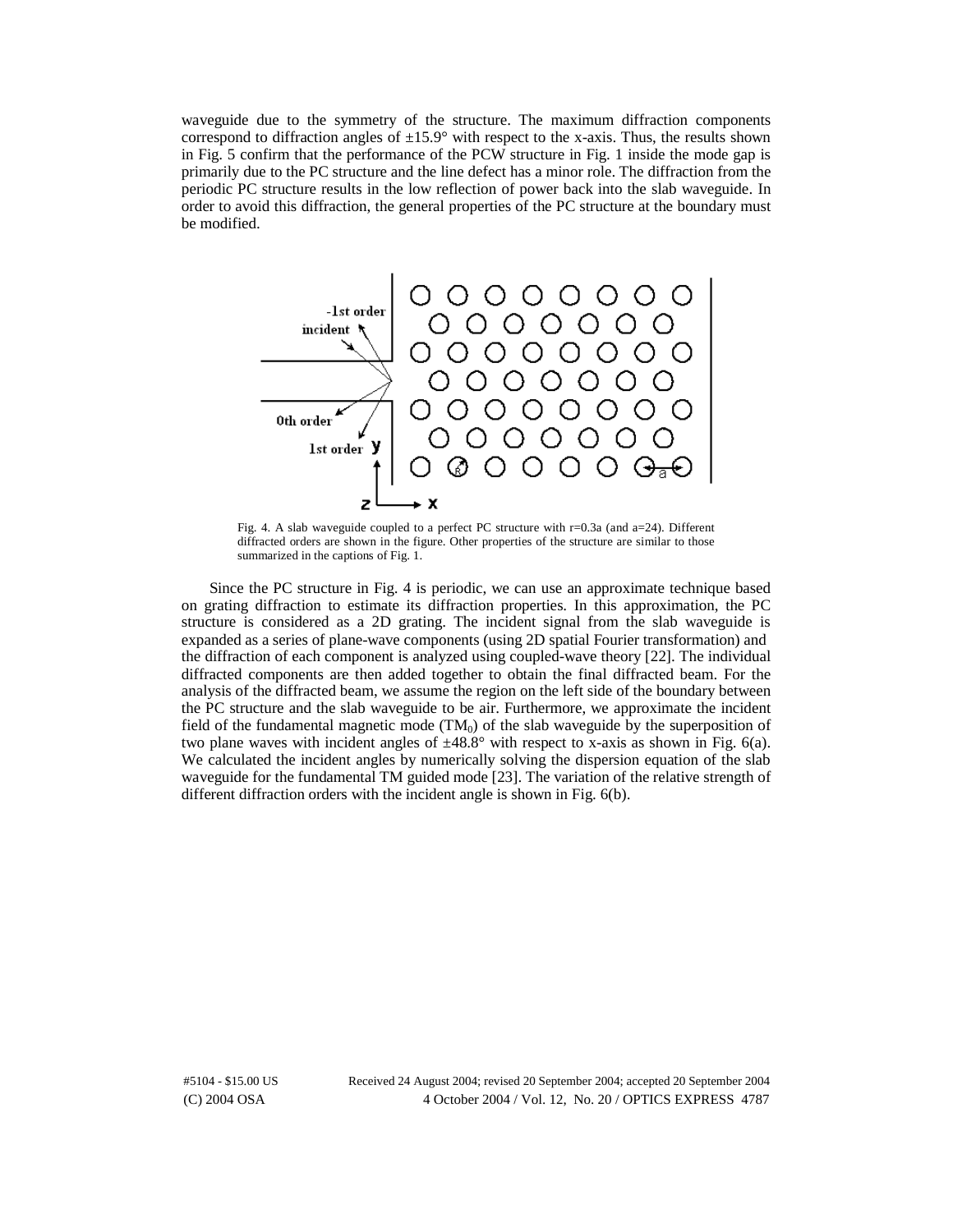

Fig. 5. The 2D spatial Fourier transform of the magnetic field above the slab waveguide for the case of a slab waveguide coupled to: (a) a PCW as shown in Fig. 1 and (b) a perfect PC structure with  $r=0.3a$  every where and no defect as shown in Fig. 4. All properties of the structures in (a) and (b) are the same as those in the caption of Fig. 1 and Fig. 4, respectively.

Figure 6(b) shows that for the approximate incident field from the slab waveguide (incident angle ±48.8°) most of the energy is diffracted into the first diffraction orders. Further we calculated the diffracted angle for these orders to be  $\theta = \pm 16.5^{\circ}$  with respect to the x-axis. Considering the approximation involved in this calculation, the resulting diffracted angles agree with the angle calculated using FDTD simulations (i.e.,  $\theta = \pm 15.9^{\circ}$ ). Figure 6 reconfirms that the diffraction from the PC structure plays a major role in coupling a slab waveguide to a PCW at frequencies inside the mode gap. This diffraction can reduce the reflection of power back into the slab waveguide at such frequencies making the design of optical switches based on the modification of the mode gap difficult.



Fig. 6. (a) The slab waveguide with  $TM_0$  mode as a superposition of two plane waves with incident angles of  $\theta = \pm 48.8^{\circ}$ . (b)The variation of the approximate relative strength of different diffraction orders with the incident angle for the structure in Fig. 4 calculated using the grating diffraction orders with the incident angle for the structure in Fig. 4 calculated using the grating theory with approximations described in the text. The dashed line corresponds to the incident angle of 48.8°

(C) 2004 OSA 4 October 2004 / Vol. 12, No. 20 / OPTICS EXPRESS 4788 #5104 - \$15.00 US Received 24 August 2004; revised 20 September 2004; accepted 20 September 2004